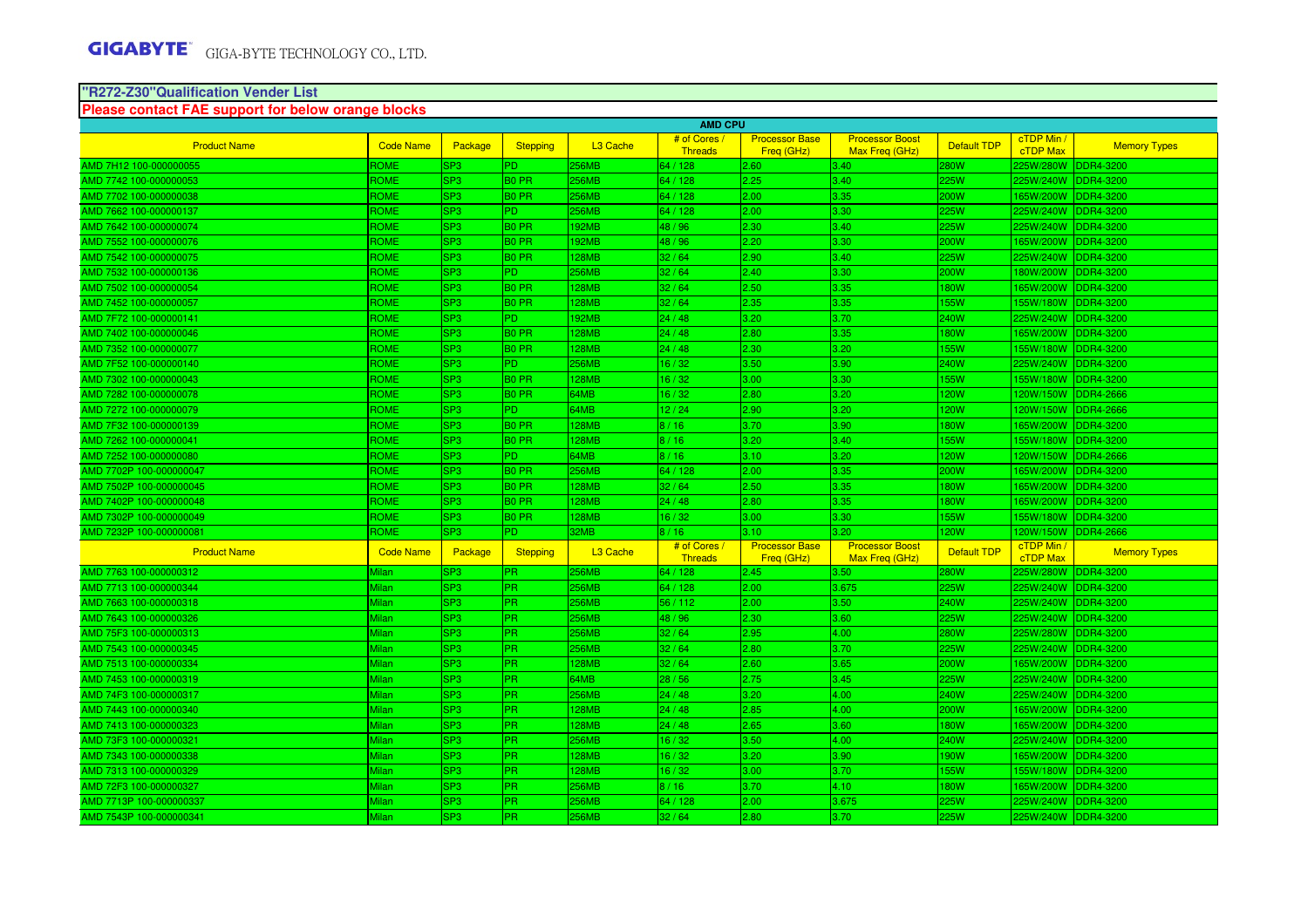| AMD 7443P 100-000000342 | <b>Milan</b>       | SP <sub>3</sub>           | PR.             | 128MB             | 24/48                          | 2.85                                | 4.00                                                                                            | <b>200W</b>                         | 65W/200W DDR4-3200     |                     |
|-------------------------|--------------------|---------------------------|-----------------|-------------------|--------------------------------|-------------------------------------|-------------------------------------------------------------------------------------------------|-------------------------------------|------------------------|---------------------|
| AMD 7313P 100-000000339 | <i>l</i> ilan      | SP <sub>3</sub>           | <b>PR</b>       | 128MB             | 16/32                          | 3.00                                | 3.70                                                                                            | 155W                                | 55W/180W               | DDR4-3200           |
| <b>Product Name</b>     | <b>Code Name</b>   | Package                   | <b>Stepping</b> | L3 Cache          | # of Cores /<br><b>Threads</b> | <b>Processor Base</b><br>Freq (GHz) | <b>Processor Boost</b><br>Max Freq (GHz)                                                        | Default TDP                         | cTDP Min /<br>cTDP Max | <b>Memory Types</b> |
| AMD 7773X 100-000000504 | <b>AilanX</b>      | SP <sub>3</sub>           | <b>PR</b>       | 768MB             | 64 / 128                       | 2.20                                | 3.50                                                                                            | <b>280W</b>                         | 225W/280W DDR4-3200    |                     |
| AMD 7573X 100-000000506 | <b>AilanX</b>      | SP <sub>3</sub>           | PR.             | 768MB             | 32/64                          | 2.80                                | 3.60                                                                                            | <b>280W</b>                         | 25W/280W DDR4-3200     |                     |
| AMD 7473X 100-000000507 | <b>MilanX</b>      | SP <sub>3</sub>           | PR.             | 768MB             | 24/48                          | 2.80                                | 3.70                                                                                            | <b>240W</b>                         | 25W/280W DDR4-3200     |                     |
| AMD 7373X 100-000000508 | <b>MilanX</b>      | SP <sub>3</sub>           | PR              | 768MB             | 16/32                          | 3.05                                | 3.80                                                                                            | 240W                                | 225W/280W DDR4-3200    |                     |
|                         |                    |                           |                 |                   |                                |                                     | Memory (Memory actually maximum frequency will follow memory controller's spec of CPU you used) |                                     |                        |                     |
| <b>Product Name</b>     | <b>Memory Type</b> | <b>Module</b><br>Supplier | <b>Size</b>     | <b>Chip Brand</b> | Rank                           | Voltage                             | <b>Data Transfer Rate</b>                                                                       | <b>Error Correction CAS Latency</b> |                        | Pins                |
|                         |                    |                           |                 |                   | <b>RDIMM</b>                   |                                     |                                                                                                 |                                     |                        |                     |
| V393A2K43DB2-CVFBQ      | DDR4               | <b>Samsung</b>            | 16GB            | Samsung-IDT       | 2Rx8                           | 1.2v                                | 2933MHz                                                                                         | ECC Registered <sup>21</sup>        |                        | 288-pin             |
| M393A4K40DB2-CVFBQ      | DDR4               | Samsung                   | 32GB            | Samsung-IDT       | 2Rx4                           | 1.2v                                | 2933MHz                                                                                         | ECC Registered 21                   |                        | 288-pin             |
| M393A8G40AB2-CVFBY      | DDR4               | Samsung                   | 64GB            | Samsung-IDT       | 2Rx4                           | 1.2v                                | 2933MHz                                                                                         | ECC Registered 21                   |                        | 288-pin             |
| CT16G4RFD8293.18FE1     | DDR4               | <b>CRUCIAL</b>            | 16GB            | <b>Micron</b>     | 2Rx8                           | 1.2v                                | 2933MHz                                                                                         | ECC Registered <sup>21</sup>        |                        | 288-pin             |
| CT16G4RFD8293.2G9E1.001 | DDR4               | <b>CRUCIAL</b>            | 16GB            | <b>Micron</b>     | 2Rx8                           | 1.2v                                | 2933MHz                                                                                         | ECC Registered <sup>21</sup>        |                        | 288-pin             |
| MTA18ASF2G72PDZ-2G9E1UG | DDR4               | Micron                    | 16GB            | Micron-Rambus     | 2Rx8                           | 1.2v                                | 2933MHz                                                                                         | ECC Registered <sup>21</sup>        |                        | 288-pin             |
| MTA18ASF2G72PDZ-2G9E1VG | DDR4               | <b>Micron</b>             | 16GB            | Micron-IDT        | 2Rx8                           | 1.2v                                | 2933MHz                                                                                         | ECC Registered <sup>21</sup>        |                        | 288-pin             |
| MTA9ASF2G72PZ-2G9E1UI   | DDR4               | Micron                    | 16GB            | Micron-Rambus     | 1Rx8                           | 1.2v                                | 2933MHz                                                                                         | ECC Registered <sup>21</sup>        |                        | 288-pin             |
| CT32G4RFD4293-2G9E2.001 | DDR <sub>4</sub>   | <b>CRUCIAL</b>            | 32GB            | <b>Micron</b>     | 2Rx4                           | 1.2v                                | 2933MHz                                                                                         | ECC Registered <sup>21</sup>        |                        | 288-pin             |
| CT32G4RFD4293.2G9E2.001 | DDR4               | <b>CRUCIAL</b>            | 32GB            | <b>Micron</b>     | 2Rx4                           | 1.2v                                | 2933MHz                                                                                         | ECC Registered <sup>21</sup>        |                        | 288-pin             |
| CT32G4RFD4293.36FE2     | DDR4               | <b>CRUCIAL</b>            | 32GB            | <b>Micron</b>     | 2Rx4                           | 1.2v                                | 2933MHz                                                                                         | ECC Registered <sup>21</sup>        |                        | 288-pin             |
| MTA36ASF4G72PZ-2G9E2TG  | DDR4               | <b>Micron</b>             | 32GB            | Micron-Montage    | 2Rx4                           | 1.2v                                | 2933MHz                                                                                         | <b>ECC Registered</b> <sup>21</sup> |                        | 288-pin             |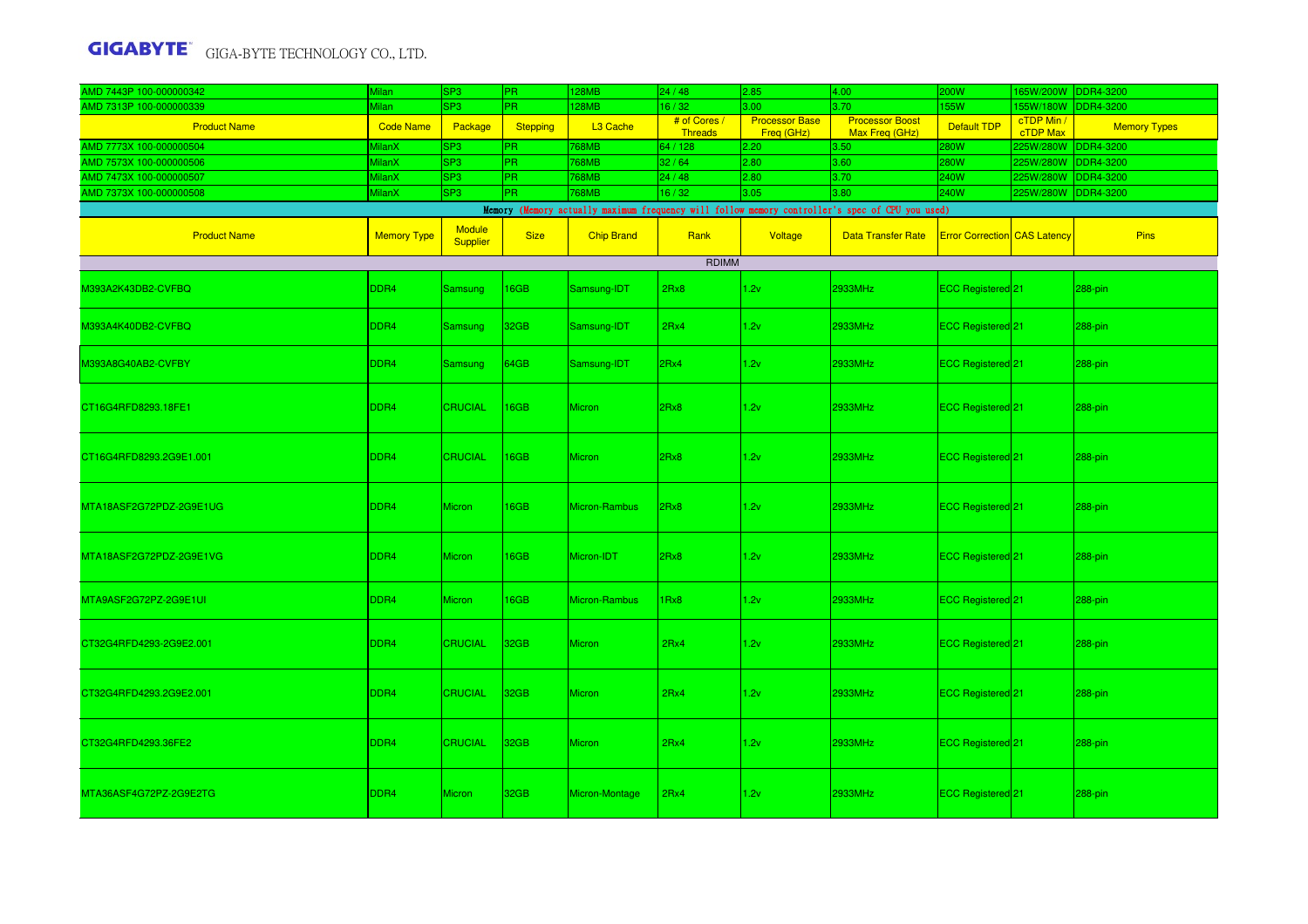| MTA36ASF4G72PZ-2G9E2VG                    | DDR4             | <b>Micron</b>  | 32GB             | Micron-IDT                     | 2Rx4 | 1.2v | 2933MHz | ECC Registered 21            | 288-pin |
|-------------------------------------------|------------------|----------------|------------------|--------------------------------|------|------|---------|------------------------------|---------|
| MTA36ASF4G72PZ-2G9E2UG                    | DDR4             | <b>Micron</b>  | 32GB             | Micron-Rambus                  | 2Rx4 | 1.2v | 2933MHz | ECC Registered 21            | 288-pin |
| MTA36ASF4G72PZ-2G9E2TI                    | DDR <sub>4</sub> | Micron         | 32GB             | Micron-Montage                 | 2Rx4 | 1.2v | 2933MHz | ECC Registered <sup>21</sup> | 288-pin |
| MTA18ASF4G72PDZ-2G9E1TI                   | DDR4             | Micron         | 32GB             | Micron-Montage                 | 2Rx8 | 1.2v | 2933MHz | ECC Registered <sup>21</sup> | 288-pin |
| MTA36ASF8G72PZ-2G9E1TI                    | DDR <sub>4</sub> | Micron         | 64GB             | Micron-Montage                 | 2Rx4 | 1.2v | 2933MHz | ECC Registered <sup>21</sup> | 288-pin |
| MTA36ASF8G72PZ-2G9E1VI                    | DDR <sub>4</sub> | <b>Micron</b>  | 64GB             | Micron-IDT                     | 2Rx4 | 1.2v | 2933MHz | ECC Registered 21            | 288-pin |
| HMA82GR7CJR8N-WM T4                       | DDR <sub>4</sub> | <b>SKhynix</b> | 16GB             | <b>SKhynix-Montage</b>         | 2Rx8 | 1.2v | 2933MHz | ECC Registered 21            | 288-pin |
| HMA84GR7CJR4N-WM TG                       | DDR <sub>4</sub> | <b>SKhynix</b> | 32GB             | SKhynix-IDT                    | 2Rx4 | 1.2v | 2933MHz | ECC Registered <sup>21</sup> | 288-pin |
| HMA84GR7CJR4N-WM T4                       | DDR <sub>4</sub> | <b>SKhynix</b> | 32 <sub>GB</sub> | SKhynix-IDT                    | 2Rx4 | 1.2v | 2933MHz | <b>ECC Registered</b> 21     | 288-pin |
| IMAA8GR7MJR4N-WM T4                       | DDR4             | <b>SKhynix</b> | 64GB             | <b>SKhynix-Montage</b>         | 2Rx4 | 1.2v | 2933MHz | ECC Registered <sup>21</sup> | 288-pin |
| <b><sm29rd8 16hdr<="" b=""></sm29rd8></b> | DDR4             | Kingston       | 16GB             | <b>SKhynix-Rambus</b>          | 2Rx8 | 1.2v | 2933MHz | ECC Registered <sup>21</sup> | 288-pin |
| <b><sm29rd4 32hdr<="" b=""></sm29rd4></b> | DDR <sub>4</sub> | Kingston       | 32GB             | <b>SKhynix-Rambus</b>          | 2Rx4 | 1.2v | 2933MHz | ECC Registered 21            | 288-pin |
| NT32GA72D4NBX3P-IX                        | DDR4             | Nanya          | 32GB             | Nanya-Montage or<br><b>IDT</b> | 2Rx4 | 1.2v | 2933MHz | ECC Registered 21            | 288-pin |
| HMA82GR7DJR8N-XN T8                       | DDR <sub>4</sub> | <b>SKhynix</b> | 16GB             | SKhynix-Rambus                 | 2Rx8 | 1.2v | 3200MHz | ECC Registered 22            | 288-pin |
| HMA82GR7DJR8N-XN TG                       | DDR <sub>4</sub> | <b>SKhynix</b> | <b>16GB</b>      | <b>SKhynix -IDT</b>            | 2Rx8 | 1.2v | 3200MHz | ECC Registered 22            | 288-pin |
| HMA84GR7DJR4N-XN T4                       | DDR4             | <b>SKhynix</b> | 32GB             | <b>SKhynix-Montage</b>         | 2Rx4 | 1.2v | 3200MHz | ECC Registered 22            | 288-pin |
| HMA84GR7DJR4N-XN TG                       | DDR4             | <b>SKhynix</b> | 32GB             | SKhynix-IDT                    | 2Rx4 | 1.2v | 3200MHz | ECC Registered 22            | 288-pin |
| HMAA8GR7AJR4N-XN TG                       | DDR4             | <b>SKhynix</b> | 64GB             | SKhynix-IDT                    | 2Rx4 | 1.2v | 3200MHz | ECC Registered 22            | 288-pin |
| HMAA8GR7AJR4N-XN T8                       | DDR4             | <b>SKhynix</b> | 64GB             | <b>SKhynix-Rambus</b>          | 2Rx4 | 1.2v | 3200MHz | ECC Registered 22            | 288-pin |
| HMAA8GR7CJR4N-XN T4                       | DDR <sub>4</sub> | <b>SKhynix</b> | 64GB             | SKhynix-Montage                | 2Rx4 | 1.2v | 3200MHz | ECC Registered 22            | 288-pin |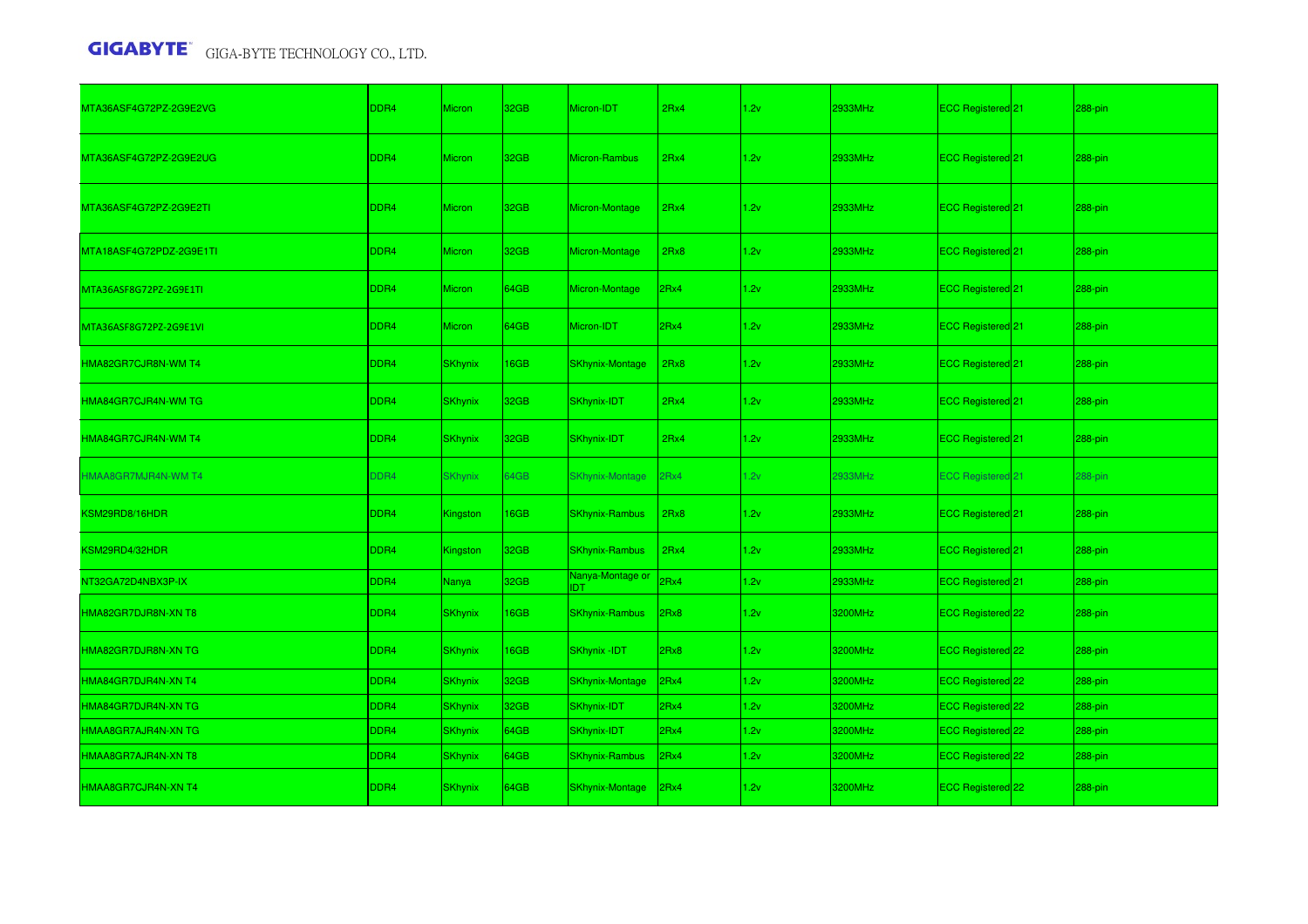| HMAA8GR7CJR4N-XN TG     | DDR <sub>4</sub> | <b>SKhynix</b> | 64GB             | SKhynix-IDT           | 2Rx4       | 1.2v | 3200MHz | ECC Registered 22            | 288-pin |
|-------------------------|------------------|----------------|------------------|-----------------------|------------|------|---------|------------------------------|---------|
| HMAA8GR7CJR4N-XN T8     | DDR4             | <b>SKhynix</b> | 64GB             | <b>SKhynix-Rambus</b> | 2Rx4       | 1.2v | 3200MHz | ECC Registered 22            | 288-pin |
| CT16G4RFD832A.3G2E1.001 | DDR4             | Crucial        | 16GB             | Micron-Rambus         | 2Rx8       | 1.2v | 3200MHz | ECC Registered 22            | 288-pin |
| MTA18ASF2G72PDZ-3G2E1UK | DDR4             | <b>Micron</b>  | 16GB             | Micron-Rambus         | 2Rx8       | 1.2v | 3200MHz | ECC Registered 22            | 288-pin |
| MTA9ASF2G72PZ-3G2E1TI   | DDR4             | <b>Micron</b>  | 16GB             | Micron-Montage        | 1Rx8       | 1.2v | 3200MHz | ECC Registered 22            | 288-pin |
| MTA18ASF2G72PZ-3G2E2TI  | DDR <sub>4</sub> | Micron         | 16GB             | Micron-Montage        | 1Rx4       | 1.2v | 3200MHz | ECC Registered 22            | 288-pin |
| MTA18ASF2G72PDZ-3G2J3UI | DDR4             | <b>Micron</b>  | 16GB             | Micron-Rambus         | 2Rx8       | 1.2v | 3200MHz | ECC Registered 22            | 288-pin |
| MTA18ASF4G72PDZ-3G2B2TI | DDR4             | <b>Micron</b>  | 32GB             | Micron-Montage        | 2Rx8       | 1.2v | 3200MHz | ECC Registered 22            | 288-pin |
| MTA36ASF4G72PZ-3G2J3UI  | DDR4             | <b>Micron</b>  | 32GB             | Micron-Rambus         | 2Rx4       | 1.2v | 3200MHz | ECC Registered 22            | 288-pin |
| MTA18ASF4G72PDZ-3G2E1UI | DDR4             | <b>Micron</b>  | 32GB             | <b>Micron-Rambus</b>  | 2Rx8       | 1.2v | 3200MHz | ECC Registered 22            | 288-pin |
| MTA18ASF4G72PDZ-3G2E1TI | DDR <sub>4</sub> | <b>Micron</b>  | 32GB             | <b>Micron-Montage</b> | 2Rx8       | 1.2v | 3200MHz | ECC Registered 22            | 288-pin |
| MTA18ASF4G72PDZ-3G2E1V1 | DDR4             | <b>Micron</b>  | 32GB             | <b>Micron</b>         | 2Rx8       | 1.2v | 3200MHz | ECC Registered 22            | 288-pin |
| MTA36ASF4G72PZ-3G2R1UI  | DDR4             | <b>Micron</b>  | 32GB             | Micron-Rambus         | 2Rx4       | 1.2v | 3200MHz | ECC Registered 22            | 288-pin |
| MTA36ASF8G72PZ-3G2E1VI  | DDR4             | <b>Micron</b>  | 64GB             | Micron-IDT            | 2Rx4       | 1.2v | 3200MHz | ECC Registered 22            | 288-pin |
| M393A2K43DB3-CWEBQ      | DDR4             | Samsung        | 16GB             | Samsung-IDT           | 2Rx8       | 1.2v | 3200MHz | ECC Registered 22            | 288-pin |
| M393A2K40DB3-CWEGQ      | DDR4             | Samsung        | 16GB             | Samsung-Rambus        | 1Rx4       | 1.2v | 3200MHz | ECC Registered <sup>22</sup> | 288-pin |
| M393A2K40DB3-CWEBQ      | DDR4             | Samsung        | 16GB             | Samsung-IDT           | 1Rx4       | 1.2v | 3200MHz | ECC Registered 22            | 288-pin |
| M393A2K40DB3-CWECQ      | DDR <sub>4</sub> | Samsung        | 16GB             | Samsung-              | 1Rx4       | 1.2v | 3200MHz | ECC Registered 22            | 288-pin |
| M393A2K40EB3-CWEGQ      | DDR4             | Samsung        | 16GB             | Samsung-Rambus        | 1Rx4       | 1.2v | 3200MHz | ECC Registered 22            | 288-pin |
| M393A4K40DB3-CWECQ      | DDR4             | Samsung        | 32GB             | Samsung-Montage 2Rx4  |            | 1.2v | 3200MHz | ECC Registered 22            | 288-pin |
| M393A4K40DB3-CWEBQ      | DDR4             | Samsung        | 32 <sub>GB</sub> | Samsung-IDT           | <b>Rx4</b> | 1.2v | 3200MHz | ECC Registered <sup>22</sup> | 288-pin |
| M393A4K40DB3-CWEBY      | DDR4             | Samsung        | 32GB             | Samsung-IDT           | PRx4       | 1.2v | 3200MHz | ECC Registered 22            | 288-pin |
| M393A4K40DB3-CWEGQ      | DDR <sub>4</sub> | <b>Samsung</b> | 32GB             | Samsung-Rambus 2Rx4   |            | 1.2v | 3200MHz | ECC Registered 22            | 288-pin |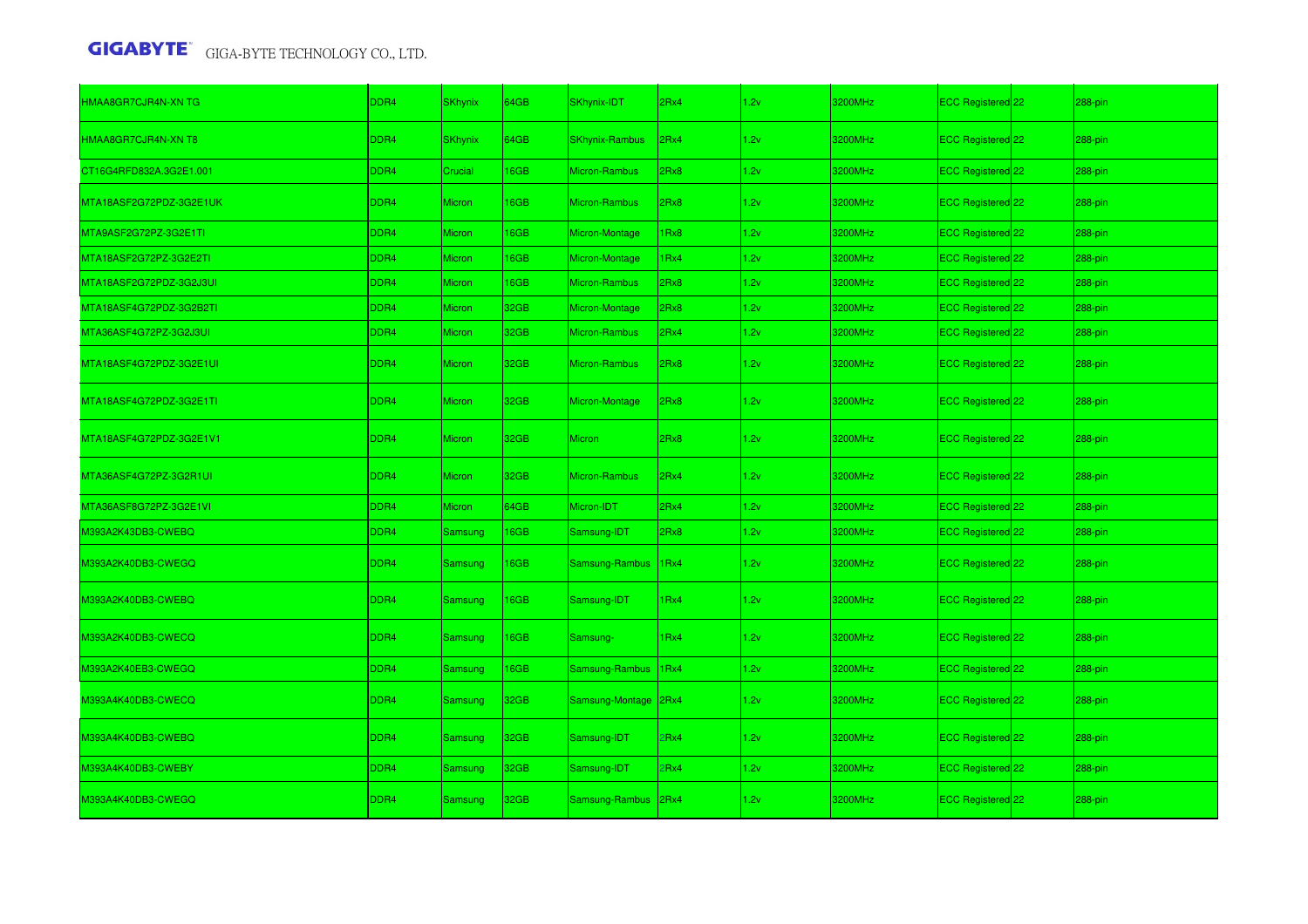| M393A4G40BB3-CWEGQ      | DDR4             | Samsung        | 32GB        | Samsung-Rambus         | 1 <sub>Rx4</sub> | 1.2v | 3200MHz | ECC Registered 22            |    | 288-pin |
|-------------------------|------------------|----------------|-------------|------------------------|------------------|------|---------|------------------------------|----|---------|
| M393A4K40EB3-CWEGQ      | DDR4             | <b>Samsung</b> | 32GB        | Samsung-Rambus         | 2Rx4             | 1.2v | 3200MHz | ECC Registered <sup>22</sup> |    | 288-pin |
| M393A4K40EB3-CWECQ      | DDR4             | <b>Samsung</b> | 32GB        | Samsung-Montage 2Rx4   |                  | 1.2v | 3200MHz | ECC Registered 22            |    | 288-pin |
| M393A4K40EB3-CWEBY      | DDR4             | <b>Samsung</b> | 32GB        | Samsung-IDT            | 2Rx4             | 1.2v | 3200MHz | ECC Registered 22            |    | 288-pin |
| M393A8G40AB2-CWEBQ      | DDR4             | Samsung        | 64GB        | Samsung-IDT            | 2Rx4             | 1.2v | 3200MHz | ECC Registered 22            |    | 288-pin |
| M393A8G40AB2-CWEBY      | DDR4             | <b>Samsung</b> | 64GB        | Samsung-IDT            | 2Rx4             | 1.2v | 3200MHz | ECC Registered <sup>22</sup> |    | 288-pin |
| M393A8G40BB4-CWEBY      | DDR4             | Samsung        | 64GB        | Samsung-IDT            | 2Rx4             | 1.2v | 3200MHz | ECC Registered 22            |    | 288-pin |
| M393AAG40M32-CAEBQ      | DDR4             | Samsung        | 128GB       | Samsung                | 2S2Rx4           | 1.2v | 3200MHz | ECC Registered 22            |    | 288-pin |
| M393AAG40M32-CAEBY      | DDR4             | Samsung        | <b>28GB</b> | <b>Samsung</b>         | 2S2Rx4           | 1.2v | 3200MHz | ECC Registered 22            |    | 288-pin |
| <b>FR416G32S422-XNC</b> | DDR4             | V-color        | <b>I6GB</b> | <b>SKhynix-Rambus</b>  | Rx4              | 1.2v | 3200MHz | ECC Registered 22            |    | 288-pin |
| KSM32RD8/16HDR          | DDR4             | Kingston       | <b>I6GB</b> | <b>SKhynix-Rambus</b>  | 2Rx8             | 1.2v | 3200MHz | ECC Registered 22            |    | 288-pin |
| KSM32RS8/16MER          | DDR4             | Kingston       | <b>I6GB</b> | Micron-Rambus          | Rx8              | 1.2v | 3200MHz | ECC Registered 22            |    | 288-pin |
| KSM32RD4/32HDR          | DDR4             | Kingston       | 32GB        | <b>SKhynix-Rambus</b>  | Rx4              | 1.2v | 3200MHz | ECC Registered 22            |    | 288-pin |
| KSM32RS4/32MER          | DDR4             | Kingston       | 32GB        | <b>Micron-Rambus</b>   | Rx4              | 1.2v | 3200MHz | ECC Registered 22            |    | 288-pin |
| AD4R3200316G22-BSSC     | DDR4             | <b>ADATA</b>   | <b>I6GB</b> | Samsung-IDT            | 2Rx8             | 1.2v | 3200MHz | ECC Registered 22            |    | 288-pin |
| AD4R3200716G22-BHYA     | DDR4             | <b>ADATA</b>   | <b>I6GB</b> | <b>SKhynix-Montage</b> | Rx8              | 1.2v | 3200MHz | ECC Registered 22            |    | 288-pin |
| MTA18ASF2G72PDZ-3G2R1TI | DDR4             | <b>Micron</b>  | 16GB        | <b>Micron-Rambus</b>   | BxR!             | 1.2v | 3200MHz | ECC Registered 22            |    | 288-pin |
| MTA18ASF2G72PDZ-3G2R1UI | DDR4             | <b>Micron</b>  | <b>I6GB</b> | <b>Micron-Rambus</b>   | Rx8              | 1.2v | 3200MHz | ECC Registered 22            |    | 288-pin |
| MTA18ASF2G72PDZ-3G2R1VI | DDR4             | Micron         | 16GB        | Micron-Rambus          | BxR!             | 1.2v | 3200MHz | ECC Registered 22            |    | 288-pin |
| MTA18ASF4G72PDZ-3G2F1VI | DDR4             | Micron         | 32GB        | Micron-IDT             | 2Rx8             | 1.2v | 3200MHz | ECC Registered 22            |    | 288-pin |
| MTA18ASF4G72PDZ-3G2F1UI | DDR4             | Micron         | 32GB        | Micron-Rambus          | 2Rx8             | 1.2v | 3200MHz | ECC Registered 22            |    | 288-pin |
| MTA9ASF1G72PZ-3G2R1VI   | DDR4             | Micron         | 8GB         | Micron-IDT             | IRx8             | 1.2v | 3200MHz | ECC Registered 22            |    | 288-pin |
| MTA36ASF8G72PZ-3G2F1VI  | DDR4             | Micron         | 64GB        | Micron-IDT             | 2Rx4             | 1.2v | 3200MHz | ECC<br>Pecistered            | 22 | 288-pin |
| MTA36ASF8G72PZ-3G2F1TI  | DDR4             | Micron         | 64GB        | Micron-Montage         | 2Rx4             | 1.2v | 3200MHz |                              |    | 288-pin |
| MTA18ASF2G72PZ-3G2R1UI  | DDR4             | Micron         | 16GB        | Micron-Rambus          | 2Rx8             | 1.2v | 3200MHz | ECC Registered 22            |    | 288-pin |
| MTA18ASF2G72PZ-3G2R1TI  | DDR4             | Micron         | <b>I6GB</b> | Micron-Montage         | Rx4              | 1.2v | 3200MHz | ECC Registered <sup>22</sup> |    | 288-pin |
| MTA9ASF2G72PZ-3G2F1UI   | DDR4             | Micron         | <b>I6GB</b> | <b>Micron-Rambus</b>   | Rx8              | 1.2v | 3200MHz | ECC Registered 22            |    | 288-pin |
| MTA18ASF4G72PZ-3G2F1TI  | DDR4             | Micron         | 32GB        | Micron-Montage         | Rx4              | 1.2v | 3200MHz | ECC Registered <sup>22</sup> |    | 288-pin |
| MTA18ASF4G72PZ-3G2F1UI  | DDR4             | <b>Micron</b>  | 32GB        | <b>Micron-Rambus</b>   | IRx4             | 1.2v | 3200MHz | ECC Registered 22            |    | 288-pin |
| 0393A2K43EB3-CWEBQ      | DDR4             | Samsung        | 16GB        | Samsung-IDT            | 2Rx8             | 1.2v | 3200MHz | ECC Registered <sup>22</sup> |    | 288-pin |
| KSM32RD8/16MRR          | DDR <sub>4</sub> | Kingston       | <b>I6GB</b> | Micron-Rambus          | Rx8              | 1.2v | 3200MHz | ECC Registered 22            |    | 288-pin |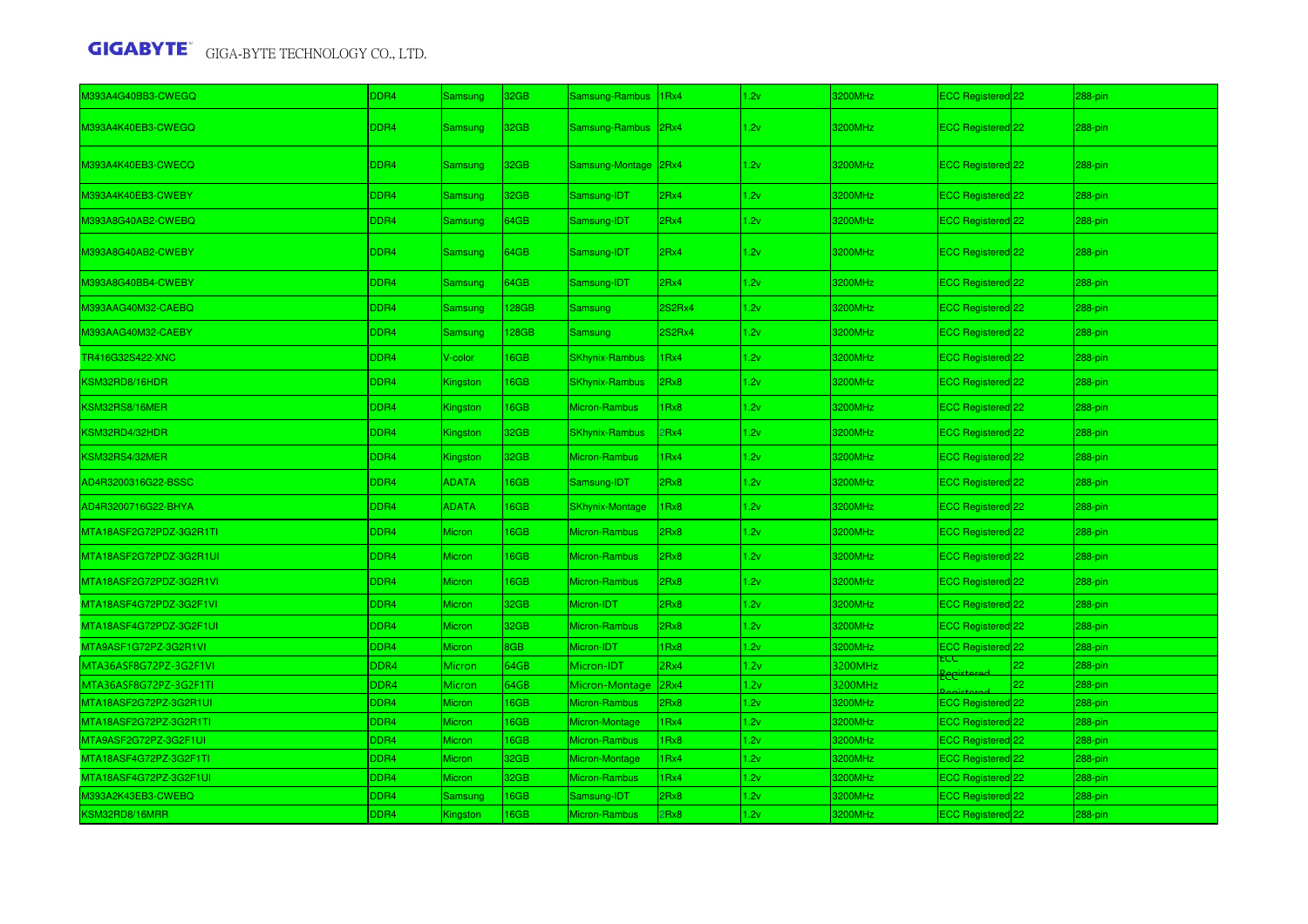| KSM32RD4/32MRR                     | DDR4                       | <b>Kingston</b>           | 32GB               | Micron-Rambus                                                                    | 2Rx4                                | 1.2v                   | 3200MHz                                            | ECC Registered 22     |              | 288-pin     |  |  |
|------------------------------------|----------------------------|---------------------------|--------------------|----------------------------------------------------------------------------------|-------------------------------------|------------------------|----------------------------------------------------|-----------------------|--------------|-------------|--|--|
| <b>LRDIMM</b>                      |                            |                           |                    |                                                                                  |                                     |                        |                                                    |                       |              |             |  |  |
| M386A8K40CM2-CVFBY                 | DDR <sub>4</sub>           | <b>Samsung</b>            | 64GB               | Samsung-IDT                                                                      | 4DRx4                               | 1.2v                   | 2933MHz                                            | ECC Registered 21     |              | 288-pin     |  |  |
| M386AAG40MMB-CVFC0                 | DDR4                       | <b>Samsung</b>            | 128GB              | <b>Samsung</b>                                                                   | 4DRx4                               | 1.2v                   | 2933MHz                                            | ECC Registered 21     |              | 288-pin     |  |  |
| M386A8K40DM2-CWELQ                 | DDR4                       | <b>Samsung</b>            | 64GB               | Samsung-IDT                                                                      | 4DRx4                               | 1.2v                   | 3200MHz                                            | ECC Registered 22     |              | 288-pin     |  |  |
|                                    |                            |                           |                    | HDD (If the system build-in with RAID card , please refer to RAID card QVL list) |                                     |                        |                                                    |                       |              |             |  |  |
| <b>Product Name</b>                | <b>Type</b>                | Vendor                    | <b>Form Factor</b> | Format                                                                           | Capacity                            | Interface Speed        | <b>Series</b>                                      | Cache                 | <b>RPM</b>   | Encryption  |  |  |
|                                    |                            |                           |                    |                                                                                  | Seagate Enterprise Capacity 2.5 HDD |                        |                                                    |                       |              |             |  |  |
| ST2000NX0243                       | <b>SATA</b>                | Seagate                   | 2.5"               | 4Kn                                                                              | 2TB                                 | 6Gb/s                  | <b>Exos 7E2000</b><br>(Enterprise Capacity<br>V.3) | <b>128MB</b>          | 7200         | N/A         |  |  |
|                                    |                            |                           |                    |                                                                                  | Seagate Enterprise Capacity 3.5 HDD |                        |                                                    |                       |              |             |  |  |
| ST10000NM017B                      | <b>SATA</b>                | Seagate                   | 3.5"               | 512e                                                                             | 10TB                                | 6Gb/s                  | EXOS 7E10                                          | <b>256MB</b>          | 7200         | N/A         |  |  |
| ST10000NM0016                      | <b>SATA</b>                | Seagate                   | 3.5"               | 512e                                                                             | 10TB                                | 6Gb/s                  | Exos X10<br>(Enterprise Capacity<br>V.6            | <b>256MB</b>          | 7200         | N/A         |  |  |
| ST2000NM0008                       | <b>SATA</b>                | Seagate                   | 3.5"               | 512n                                                                             | 2TB                                 | 6Gb/s                  | <b>EXOS 7E2</b>                                    | 128MB                 | 7200         | N/A         |  |  |
| ST14000NM0018                      | <b>SATA</b>                | Seagate                   | 3.5"               | 512e                                                                             | 14TB                                | 6Gb/s                  | Exos X14<br>(Enterprise Capacity)                  | 256MB                 | 7200         | N/A         |  |  |
| ST8000NM000A                       | <b>SATA</b>                | Seagate                   | 3.5"               | 512e                                                                             | 8TB                                 | 6Gb/s                  | EXOS 7E8                                           | <b>256MB</b>          | 7200         | N/A         |  |  |
| ST16000NM001G                      | <b>SATA</b>                | Seagate                   | 3.5"               | 512e/4Kn                                                                         | 16TB                                | 6Gb/s                  | <b>EXOS X16</b>                                    | <b>256MB</b>          | 7200         | N/A         |  |  |
| ST16000NM001G                      | <b>SATA</b>                | Seagate                   | 3.5"               | 512e/4Kn                                                                         | 16TB                                | 6Gb/s                  | <b>EXOS X16</b>                                    | <b>256MB</b>          | 7200         | N/A         |  |  |
| ST18000NM000J                      | <b>SATA</b>                | Seagate                   | 3.5"               | 512e/4Kn                                                                         | 18TB                                | 6Gb/s                  | <b>EXOS X18</b>                                    | <b>256MB</b>          | 7200         | N/A         |  |  |
| ST20000NM007D                      | <b>SATA</b>                | Seagate                   | 3.5"               | 512e/4Kn                                                                         | 20TB                                | 6Gb/s                  | <b>EXOS X20</b>                                    | 256MB                 | 7200         | N/A         |  |  |
| ST10000NM017B                      | <b>SATA</b>                | Seagate                   | 3.5"               | 512e                                                                             | 10TB                                | 6Gb/s                  | <b>EXOS 7E10</b>                                   | 256MB                 | 7200         | N/A         |  |  |
|                                    |                            |                           |                    |                                                                                  | <b>WD Enterprise Hard Drives</b>    |                        |                                                    |                       |              |             |  |  |
| WUS721010ALE6L4                    | <b>SATA</b>                | WD                        | 3.5"               | 512e                                                                             | 10TB                                | 6Gb/s                  | Ultrastar® DC HC330                                | <b>256MB</b>          | 7200         | N/A<br>N/A  |  |  |
| <b>WUH721818ALE6L4</b>             | <b>SATA</b>                | WD                        | 3.5"               | 512e                                                                             | 18TB                                | 6Gb/s                  | Ultrastar DC HC550                                 | 512MB                 | 7200         |             |  |  |
|                                    |                            |                           |                    |                                                                                  | Toshiba Enterprise Hard Drives      |                        |                                                    |                       |              |             |  |  |
| MG04ACA600E<br>MG08ADA800E         | <b>SATA</b><br><b>SATA</b> | <b>Toshiba</b><br>Toshiba | 3.5"<br>3.5"       | 512e<br>512e                                                                     | 6TB<br>8TB                          | 6Gb/s<br>6Gb/s         | Capacity<br><b>MG08-D</b>                          | 128MB<br><b>256MB</b> | 7200<br>7200 | N/A<br>N/A  |  |  |
| MG09ACA18TE                        | <b>SATA</b>                | <b>Toshiba</b>            | 3.5"               | 512e                                                                             | 18TB                                | 12Gb/s                 | <b>MG09</b>                                        | 256MB                 | 7200         | N/A         |  |  |
| MG06ACA10TE                        | <b>SATA</b>                | <b>Toshiba</b>            | 3.5"               | 512e                                                                             | 10TB                                | 6Gb/s                  | Capacity                                           | 256MB                 | 7200         | N/A         |  |  |
| MG07ACA14TE                        | <b>SATA</b>                | <b>Toshiba</b>            | 3.5"               | 512e                                                                             | 14TB                                | Gb/s                   | Capacity                                           | 256MB                 | 7200         | N/A         |  |  |
|                                    |                            |                           |                    |                                                                                  | <b>SATA/SAS SSD</b>                 |                        |                                                    |                       |              |             |  |  |
| <b>Product Name</b>                | <b>Type</b>                | Vendor                    | <b>Form Factor</b> | Interface                                                                        | Capacity                            | <b>Interface Speed</b> | <b>FW</b>                                          |                       |              | <b>Note</b> |  |  |
|                                    |                            |                           |                    |                                                                                  | <b>SATA SSD</b>                     |                        |                                                    |                       |              |             |  |  |
| MTFDDAK1T9TDN-1AT1ZABYY (5200 MAX) | <b>SD</b>                  | Micron                    | 2.5"               | <b>SATA</b>                                                                      | 1.92TB                              | 6Gb/s                  |                                                    |                       |              |             |  |  |
| MTFDDAK3T8TDS-1AW1ZABYY (5300 PRO) | SSD                        | Micron                    | 2.5"               | <b>SATA</b>                                                                      | 3.84TB                              | 6Gb/s                  |                                                    |                       |              |             |  |  |
| MTFDDAK1T9TDS-1AW1ZABYY (5300 PRO) | <b>SSD</b>                 | <b>Aicron</b>             | 2.5"               | <b>SATA</b>                                                                      | .92TB                               | 6Gb/s                  |                                                    |                       |              |             |  |  |
| MZ-7LH1T9NE 883 DCT Series         | <b>SSD</b>                 | <b>Samsung</b>            | 2.5"               | <b>SATA</b>                                                                      | 1.92TB                              | 6Gb/s                  |                                                    |                       |              |             |  |  |
| MZ7L33T8HBLT-00A07 PM893 Series    | <b>SSD</b>                 | <b>Samsung</b>            | 2.5"               | <b>SATA</b>                                                                      | 3.84TB                              | 6Gb/s                  |                                                    |                       |              |             |  |  |
| MZ7L3480HCHQ-00A07 PM893 Series    | <b>SSD</b>                 | Samsung                   | 2.5"               | <b>SATA</b>                                                                      | 480GB                               | 6Gb/s                  |                                                    |                       |              |             |  |  |
| SSDSC2KG019T8 D3-S4610 Series      | <b>SSD</b>                 | Intel                     | 2.5"               | <b>SATA</b>                                                                      | .92TB                               | 6Gb/s                  |                                                    |                       |              |             |  |  |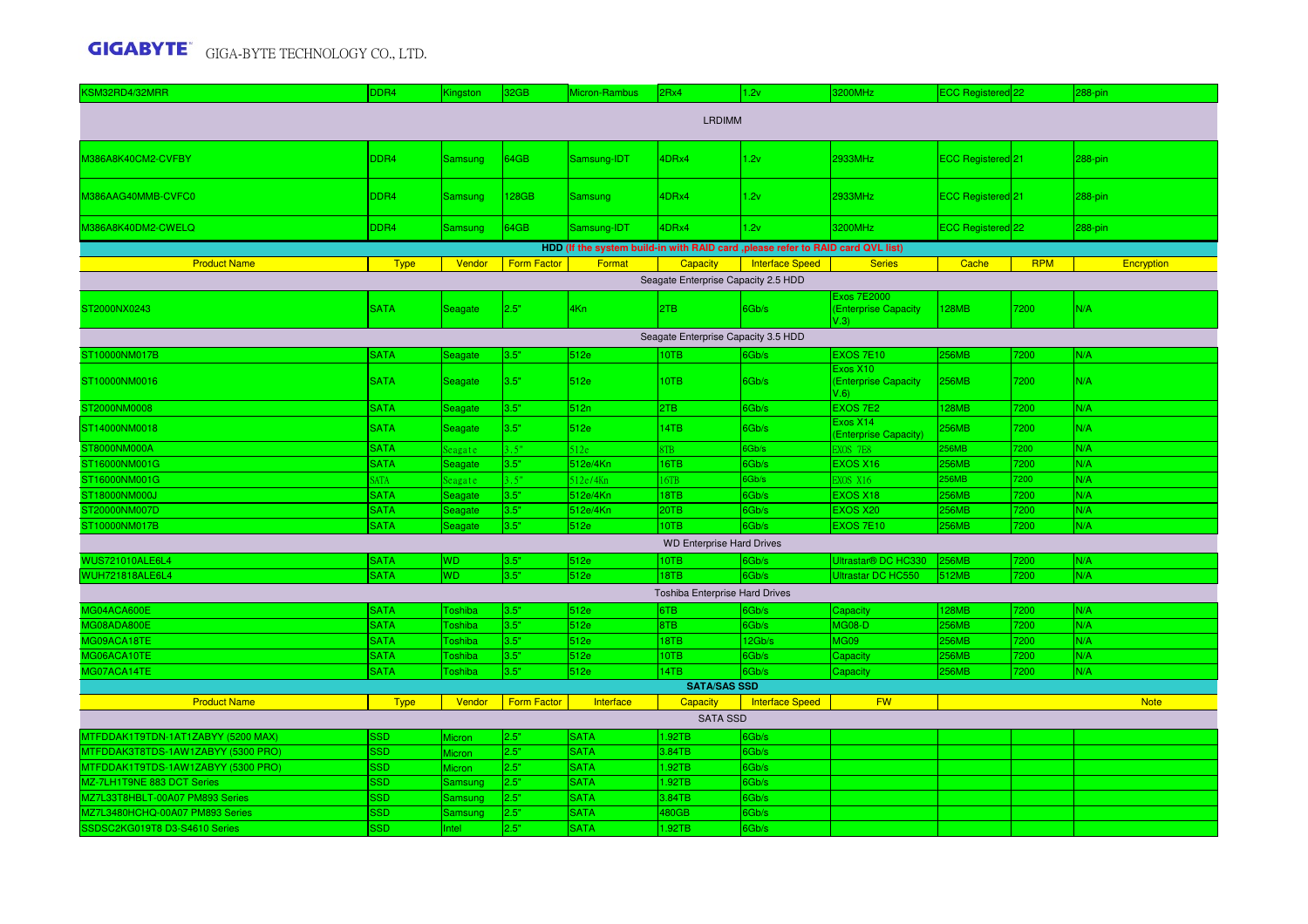| SSDSC2KB019T8 D3-S4510 Series                   | <b>SSD</b>                 | Intel                          | 2.5"               | <b>SATA</b>                               | 1.92TB                         | 6Gb/s                                   |                            |  |             |
|-------------------------------------------------|----------------------------|--------------------------------|--------------------|-------------------------------------------|--------------------------------|-----------------------------------------|----------------------------|--|-------------|
| SSDSC2KB019TZ D3-S4520 Series                   | <b>SSD</b>                 | Intel                          | 2.5"               | <b>SATA</b>                               | 1.92TB                         | 6Gb/s                                   |                            |  |             |
| XA960LE10063                                    | SSD                        | Seagate                        | 2.5"               | <b>SATA</b>                               | 960GB                          | 6Gb/s                                   |                            |  |             |
| XA480LE10063                                    | <b>SSD</b>                 | Seagate                        | 2.5"               | <b>SATA</b>                               | 480GB                          | 6Gb/s                                   |                            |  |             |
| SSB240GTLCG-D2-SME520GBT ESM1220 Series         | <b>SSD</b>                 | Phison                         | 2.5"               | <b>SATA</b>                               | 240GB                          | 6Gb/s                                   |                            |  |             |
| SSB480GTLCG-D2-SME520GBT ESM1220 Series         | <b>SSD</b>                 | Phison                         | 2.5"               | <b>SATA</b>                               | 480GB                          | 6Gb/s                                   |                            |  |             |
| SSB960GTLCG-D2-SME520GBT ESM1220 Series         | <b>SSD</b>                 | Phison                         | 2.5"               | <b>SATA</b>                               | 960GB                          | 6Gb/s                                   |                            |  |             |
| SB1K9GTLCG-D2-SME520GBT ESM1220 Series          | <b>SSD</b>                 | Phison                         | 2.5"               | <b>SATA</b>                               | 1.92TB                         | 6Gb/s                                   |                            |  |             |
| KHK61RSE960G                                    | <b>SSD</b>                 | Toshiba                        | 2.5"               | <b>SATA</b>                               | 960GB                          | 6Gb/s                                   |                            |  |             |
|                                                 |                            |                                |                    |                                           | <b>PCIe SSD</b>                |                                         |                            |  |             |
| <b>Product Name</b>                             | <b>Type</b>                | Vendor                         | <b>Form Factor</b> | Interface                                 | Capacity<br>PCIe SSD           | <b>Interface Speed</b>                  |                            |  | <b>Note</b> |
| SSDPEDKX040T701 P4500 Series PCIe Gen3 x4 4TB   | PCIe                       | Intel                          | <b>PCI-E 3.0</b>   | PCle(NVMe)                                | 4TB                            | <b>PCIe Gen3 x4</b>                     |                            |  |             |
| Samsung PM1725b MZPLL3T2HAJQ PCIe Gen3 x8 3.2TB | <b>PCIe</b>                | Samsuno                        | <b>PCI-E 3.0</b>   | PCle(NVMe)                                | 3.2TB                          | <b>PCIe Gen3 x8</b>                     |                            |  |             |
| Netlist N1951 E3 NS1951AH33T2 Gen3 x8 3.2TB     | <b>PCIe</b>                | <b>Netlist</b>                 | <b>PCI-E 3.0</b>   | PCle(NVMe)                                | 3.2TB                          | Cle Gen3 x8                             |                            |  |             |
|                                                 |                            |                                |                    |                                           | M.2                            |                                         |                            |  |             |
| <b>Product Name</b>                             | <b>Type</b>                | Vendor                         | <b>Form Factor</b> | Interface                                 | <b>Capacity</b>                | <b>Interface Speed</b>                  |                            |  | <b>Note</b> |
|                                                 |                            |                                |                    |                                           | M.2                            |                                         |                            |  |             |
| SSDPEKKA256G801 P4101 Series 256GB              | M.2                        | Intel                          | 2280               | PCle(NVMe)                                | 256GB                          | PCIe Gen3 x4                            |                            |  |             |
| MZVPV512HDGL                                    | M.2                        | Samsung                        | 2280               | PCle(NVMe)                                | 512GB                          | <b>PCIe Gen3 x4</b>                     |                            |  |             |
| AF960GSTJA-YT1 ATP 960GB                        | M.2                        | <b>ATP</b>                     | 2280               | PCle(NVMe)                                | 960GB                          | PCIe Gen3 x4                            |                            |  |             |
| MTFDHBA960TDF 960GB 7300 Pro Series             | M.2                        | <b>Micron</b>                  | 2280               | PCle(NVMe)                                | 960GB                          | PCIe Gen3 x4                            |                            |  |             |
| M2P33F8-256GD1                                  | M.2                        | <b>ADATA</b>                   | 2280               | PCle(NVMe)                                | 256GB                          | PCIe Gen3 x4                            |                            |  |             |
| M2P33F8-512GD1                                  | M.2                        | <b>ADATA</b>                   | 2280               | PCle(NVMe)                                | 512GB                          | PCIe Gen3 x4                            |                            |  |             |
|                                                 |                            |                                |                    |                                           | <b>M.2 Expansion PCle Card</b> |                                         |                            |  |             |
| <b>Product Name</b>                             | <b>Type</b>                | Vendor                         | <b>Form Factor</b> | Interface                                 | Max. Channels                  | <b>Interface Speed</b>                  |                            |  | <b>Note</b> |
| <b>CMT4034</b>                                  | PCIe                       | Gigabyte                       | 22110              | PCle(NVMe)                                |                                | PCIe Gen3 x16                           |                            |  |             |
|                                                 |                            |                                |                    |                                           | <b>RAID Cards</b>              |                                         |                            |  |             |
| <b>Product Name</b>                             | RAID-on-Chip<br>Controller | <b>Host Bus</b><br><b>Type</b> |                    | <b>Internal Ports Internal Connectors</b> | <b>External Ports</b>          | <b>External</b><br><b>Connectors</b>    | <b>Data Transfer Rates</b> |  | <b>Note</b> |
|                                                 |                            |                                |                    |                                           | <b>GIGABYTE Storage Cards</b>  |                                         |                            |  |             |
| <b>CRA3338</b>                                  | <b>LSI SAS 3008</b>        | PCIe Gen3                      |                    | 2 x Mini-SAS HD<br><b>SFF-8643</b>        |                                |                                         | Up to 12Gb/s per port      |  |             |
| <b>CSA3548</b>                                  | <b>LSI SAS 3008</b>        | <b>PCIe Gen3</b>               |                    |                                           |                                | 2 x Mini-SAS HD<br><b>SFF-8644</b>      | Up to 12Gb/s per port      |  |             |
| <b>CSA4648</b>                                  | <b>LSI SAS 3008</b>        | PCIe Gen3                      |                    | 2 x Mini-SAS HD<br><b>SFF-8643</b>        |                                |                                         | Up to 12Gb/s per port      |  |             |
| <b>CRA4548</b>                                  | <b>LSI SAS 3108</b>        | <b>PCIe Gen3</b>               |                    | 2 x Mini-SAS HD<br><b>SFF-8643</b>        |                                | <b>x Mini-SAS HD</b><br><b>SFF-8644</b> | Up to 12Gb/s per port      |  |             |
| <b>CRA4648</b>                                  | <b>LSI SAS 3108</b>        | PCIe Gen3                      |                    | 2 x Mini-SAS HD<br><b>SFF-8643</b>        |                                |                                         | Up to 12Gb/s per port      |  |             |
| <b>CRA4448</b>                                  | <b>LSI SAS 3108</b>        | <b>Cle Gen3</b>                |                    | 2 x Mini-SAS HD<br><b>SFF-8643</b>        |                                |                                         | Up to 12Gb/s per port      |  |             |
| <b>CRA3338</b>                                  | <b>LSI SAS 3008</b>        | PCIe Gen3                      |                    | 2 x Mini-SAS HD<br><b>SFF-8643</b>        |                                |                                         | Up to 12Gb/s per port      |  |             |
| <b>CSA3548</b>                                  | <b>LSI SAS 3008</b>        | Cle Gen3                       |                    |                                           |                                | 2 x Mini-SAS HD<br><b>SFF-8644</b>      | Up to 12Gb/s per port      |  |             |
| <b>CSA4648</b>                                  | <b>LSI SAS 3008</b>        | <b>Cle Gen3</b>                |                    | 2 x Mini-SAS HD                           |                                |                                         | Up to 12Gb/s per port      |  |             |
|                                                 |                            | <b>PCIe Gen3</b>               |                    | <b>SFF-8643</b><br>2 x Mini-SAS HD        |                                |                                         |                            |  |             |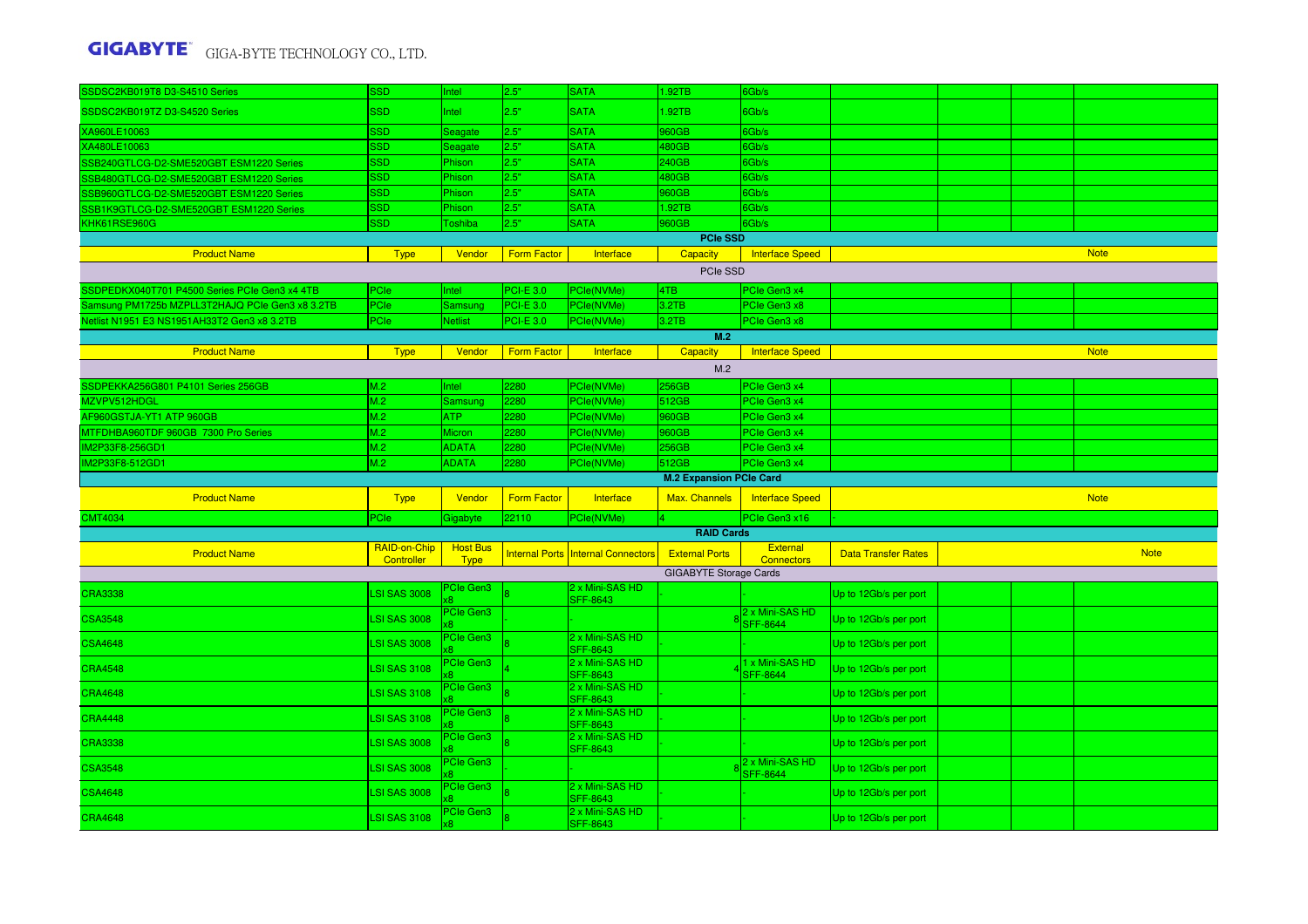| 2 x8 SlimSAS SFF-<br><b>OCP</b> PCIe<br><b>LSI SAS 3108</b><br><b>CRAO438</b><br>Up to 12Gb/s per port<br>Gen3 x8<br>8654<br>2 x8 SlimSAS SFF-<br><b>OCP</b> PCIe<br><b>CRAO338</b><br>LSI SAS 3008<br>Up to 12Gb/s per port<br>8654<br>Gen3 x8<br>1 x4 SlimSAS SFF-<br><b>OCP</b> PCIe<br>LSI SAS 3008<br>11 x OCuLink port<br><b>CRAO358</b><br>Up to 12Gb/s per port<br>654<br>aen3 x8<br>1 x4 SlimSAS SFF-<br><b>OCP PCIe</b><br><b>LSI SAS 3108</b><br><b>CRAO558</b><br>11 x OCuLink port<br>Up to 12Gb/s per port<br>8654<br>Gen3 x8<br><b>LSI RAID Controller Cards</b><br><b>LSISAS3108</b><br>2 x Mini-SAS HD<br>Cle Gen3<br>dual core RAID<br>MegaRAID SAS 9361-8i<br>Up to 12Gb/s per port<br><b>SFF-8643</b><br>8<br>on Chip (ROC)<br>SAS3516 dual-<br><b>Cle Gen3</b><br>4 x Mini-SAS HD<br>core RAID-on-<br>MegaRAID SAS 9460-16i without Tri-mode<br>Up to 12Gb/s per port<br><b>SFF-8643</b><br>Chip (ROC)<br><b>SAS3916 Tri-</b><br>PCIe Gen4<br>2 x8 SlimSAS SFF-<br>Mode RAID-on<br>16<br>MegaRAID 9560-16i without Tri-mode<br>Up to 12Gb/s per port<br>3654<br>Chip (ROC)<br>LSI Host Bus Adapters (HBAs)<br>PCIe Gen3<br>2 x Mini-SAS HD<br>SAS3008<br><b>LSI SAS 9300-8e</b><br>Up to 12Gb/s per port<br><b>SFF-8644</b><br>k8.<br>4 x Mini-SAS HD<br>PCIe Gen3<br>16<br>LSI SAS 9400-16i without Tri-mode<br>SAS3416<br>Up to 12Gb/s per port<br><b>SFF-8643</b><br>PCIe Gen4<br>SAS3808<br>82 x4 SFF-8644<br>LSI SAS 9500-8e without Tri-mode<br>Up to 12Gb/s per port<br>PMC RAID Cards (Adaptec)<br>4 x Mini-SAS HD<br><sup>P</sup> Cle Gen3<br>Adaptec ASR-81605ZQ<br>16<br>Up to 12Gb/s per port<br><b>SFF-8643</b><br>$\mathcal{B}$<br>Microsemi RAID Cards<br>4 x Mini-SAS HD<br>PCIe Gen3<br><b>PM8236</b><br>SmartRAID 3154-16i<br>16<br>Up to 12Gb/s per port<br><b>SFF-8643</b><br>ß.<br>Microsemi Host Bus Adapters<br>2 x Mini-SAS HD<br><sup>P</sup> Cle Gen3<br><b>PM8222</b><br>SmartHBA 2100-8i<br>Up to 12Gb/s per port<br>SFF-8643<br>œ.<br><b>LAN Cards</b><br><b>Product Name</b><br><b>System Interface Type</b><br># of Ports<br><b>Data Rate</b><br><b>Note</b><br>Connector<br><b>GIGABYTE LAN Cards</b><br><b>OCP</b> PCIe Gen2 x8<br>10Gb/s per port<br>INTEL 82599ES Support OCP 2.0 type1<br><b>CLNO832</b><br>SFP+<br>Dual<br>OCP PCIe Gen3 x8<br>CLNOQ42<br>SFP <sub>28</sub><br>Dual<br>Qlogic (Cavium) QL41401-A2G Support OCP 2.0<br>25Gb/s per port<br>OCP PCIe Gen3 x4<br><b>INTEL X550-AT2 Support OCP 2.0 type1</b><br><b>CLNO222</b><br><b>RJ-45</b><br>10Gb/s per port<br>Dual<br>PCIe Gen2 x8<br><b>INTEL 82599ES</b><br><b>CLN4832</b><br>SFP+<br>10Gb/s per port<br>Dual<br>PCIe Gen3 x8<br><b>CLN4752</b><br>QSFP+<br>40Gb/s per port<br><b>INTEL XL710</b><br>Dual<br>PCIe Gen3 x4<br><b>INTEL X550-AT2</b><br><b>CLN4224</b><br><b>RJ-45</b><br>Quad<br>10Gb/s per port<br><b>CLN4M34</b><br>SFP <sub>28</sub><br>PCIe Gen3 x16<br>Quad<br>10Gb/s per port<br><b>Mellanox ConnectX-4</b><br>Intel 10GbE<br>Intel® Ethernet Converged Network Adapter X550-T2<br>PCIe Gen3 x4<br><b>RJ-45</b><br>Dual<br>10Gb/s per port<br>$SFP+$<br>PCIe Gen3 x8<br>Dual<br>10Gb/s per port<br>Intel® Ethernet Converged Network Adapter X710-DA2 | <b>CRA4448</b>                                                                                   | <b>LSI SAS 3108</b> | <b>Cle Gen3</b><br>Æ. | 2 x Mini-SAS HD<br>SFF-8643 |                 | Up to 12Gb/s per port |  |  |
|-----------------------------------------------------------------------------------------------------------------------------------------------------------------------------------------------------------------------------------------------------------------------------------------------------------------------------------------------------------------------------------------------------------------------------------------------------------------------------------------------------------------------------------------------------------------------------------------------------------------------------------------------------------------------------------------------------------------------------------------------------------------------------------------------------------------------------------------------------------------------------------------------------------------------------------------------------------------------------------------------------------------------------------------------------------------------------------------------------------------------------------------------------------------------------------------------------------------------------------------------------------------------------------------------------------------------------------------------------------------------------------------------------------------------------------------------------------------------------------------------------------------------------------------------------------------------------------------------------------------------------------------------------------------------------------------------------------------------------------------------------------------------------------------------------------------------------------------------------------------------------------------------------------------------------------------------------------------------------------------------------------------------------------------------------------------------------------------------------------------------------------------------------------------------------------------------------------------------------------------------------------------------------------------------------------------------------------------------------------------------------------------------------------------------------------------------------------------------------------------------------------------------------------------------------------------------------------------------------------------------------------------------------------------------------------------------------------------------------------------------------------------------------------------------------------------------------------------------------------------------------------------------------------------------------------------------------------------------------------------------------------------------------------------------------------------------------------------------------------------------------------------------------------------------------------------------------------|--------------------------------------------------------------------------------------------------|---------------------|-----------------------|-----------------------------|-----------------|-----------------------|--|--|
|                                                                                                                                                                                                                                                                                                                                                                                                                                                                                                                                                                                                                                                                                                                                                                                                                                                                                                                                                                                                                                                                                                                                                                                                                                                                                                                                                                                                                                                                                                                                                                                                                                                                                                                                                                                                                                                                                                                                                                                                                                                                                                                                                                                                                                                                                                                                                                                                                                                                                                                                                                                                                                                                                                                                                                                                                                                                                                                                                                                                                                                                                                                                                                                                           |                                                                                                  |                     |                       |                             |                 |                       |  |  |
|                                                                                                                                                                                                                                                                                                                                                                                                                                                                                                                                                                                                                                                                                                                                                                                                                                                                                                                                                                                                                                                                                                                                                                                                                                                                                                                                                                                                                                                                                                                                                                                                                                                                                                                                                                                                                                                                                                                                                                                                                                                                                                                                                                                                                                                                                                                                                                                                                                                                                                                                                                                                                                                                                                                                                                                                                                                                                                                                                                                                                                                                                                                                                                                                           |                                                                                                  |                     |                       |                             |                 |                       |  |  |
|                                                                                                                                                                                                                                                                                                                                                                                                                                                                                                                                                                                                                                                                                                                                                                                                                                                                                                                                                                                                                                                                                                                                                                                                                                                                                                                                                                                                                                                                                                                                                                                                                                                                                                                                                                                                                                                                                                                                                                                                                                                                                                                                                                                                                                                                                                                                                                                                                                                                                                                                                                                                                                                                                                                                                                                                                                                                                                                                                                                                                                                                                                                                                                                                           |                                                                                                  |                     |                       |                             |                 |                       |  |  |
|                                                                                                                                                                                                                                                                                                                                                                                                                                                                                                                                                                                                                                                                                                                                                                                                                                                                                                                                                                                                                                                                                                                                                                                                                                                                                                                                                                                                                                                                                                                                                                                                                                                                                                                                                                                                                                                                                                                                                                                                                                                                                                                                                                                                                                                                                                                                                                                                                                                                                                                                                                                                                                                                                                                                                                                                                                                                                                                                                                                                                                                                                                                                                                                                           |                                                                                                  |                     |                       |                             |                 |                       |  |  |
|                                                                                                                                                                                                                                                                                                                                                                                                                                                                                                                                                                                                                                                                                                                                                                                                                                                                                                                                                                                                                                                                                                                                                                                                                                                                                                                                                                                                                                                                                                                                                                                                                                                                                                                                                                                                                                                                                                                                                                                                                                                                                                                                                                                                                                                                                                                                                                                                                                                                                                                                                                                                                                                                                                                                                                                                                                                                                                                                                                                                                                                                                                                                                                                                           |                                                                                                  |                     |                       |                             |                 |                       |  |  |
|                                                                                                                                                                                                                                                                                                                                                                                                                                                                                                                                                                                                                                                                                                                                                                                                                                                                                                                                                                                                                                                                                                                                                                                                                                                                                                                                                                                                                                                                                                                                                                                                                                                                                                                                                                                                                                                                                                                                                                                                                                                                                                                                                                                                                                                                                                                                                                                                                                                                                                                                                                                                                                                                                                                                                                                                                                                                                                                                                                                                                                                                                                                                                                                                           |                                                                                                  |                     |                       |                             |                 |                       |  |  |
|                                                                                                                                                                                                                                                                                                                                                                                                                                                                                                                                                                                                                                                                                                                                                                                                                                                                                                                                                                                                                                                                                                                                                                                                                                                                                                                                                                                                                                                                                                                                                                                                                                                                                                                                                                                                                                                                                                                                                                                                                                                                                                                                                                                                                                                                                                                                                                                                                                                                                                                                                                                                                                                                                                                                                                                                                                                                                                                                                                                                                                                                                                                                                                                                           |                                                                                                  |                     |                       |                             |                 |                       |  |  |
|                                                                                                                                                                                                                                                                                                                                                                                                                                                                                                                                                                                                                                                                                                                                                                                                                                                                                                                                                                                                                                                                                                                                                                                                                                                                                                                                                                                                                                                                                                                                                                                                                                                                                                                                                                                                                                                                                                                                                                                                                                                                                                                                                                                                                                                                                                                                                                                                                                                                                                                                                                                                                                                                                                                                                                                                                                                                                                                                                                                                                                                                                                                                                                                                           |                                                                                                  |                     |                       |                             |                 |                       |  |  |
|                                                                                                                                                                                                                                                                                                                                                                                                                                                                                                                                                                                                                                                                                                                                                                                                                                                                                                                                                                                                                                                                                                                                                                                                                                                                                                                                                                                                                                                                                                                                                                                                                                                                                                                                                                                                                                                                                                                                                                                                                                                                                                                                                                                                                                                                                                                                                                                                                                                                                                                                                                                                                                                                                                                                                                                                                                                                                                                                                                                                                                                                                                                                                                                                           |                                                                                                  |                     |                       |                             |                 |                       |  |  |
|                                                                                                                                                                                                                                                                                                                                                                                                                                                                                                                                                                                                                                                                                                                                                                                                                                                                                                                                                                                                                                                                                                                                                                                                                                                                                                                                                                                                                                                                                                                                                                                                                                                                                                                                                                                                                                                                                                                                                                                                                                                                                                                                                                                                                                                                                                                                                                                                                                                                                                                                                                                                                                                                                                                                                                                                                                                                                                                                                                                                                                                                                                                                                                                                           |                                                                                                  |                     |                       |                             |                 |                       |  |  |
|                                                                                                                                                                                                                                                                                                                                                                                                                                                                                                                                                                                                                                                                                                                                                                                                                                                                                                                                                                                                                                                                                                                                                                                                                                                                                                                                                                                                                                                                                                                                                                                                                                                                                                                                                                                                                                                                                                                                                                                                                                                                                                                                                                                                                                                                                                                                                                                                                                                                                                                                                                                                                                                                                                                                                                                                                                                                                                                                                                                                                                                                                                                                                                                                           |                                                                                                  |                     |                       |                             |                 |                       |  |  |
|                                                                                                                                                                                                                                                                                                                                                                                                                                                                                                                                                                                                                                                                                                                                                                                                                                                                                                                                                                                                                                                                                                                                                                                                                                                                                                                                                                                                                                                                                                                                                                                                                                                                                                                                                                                                                                                                                                                                                                                                                                                                                                                                                                                                                                                                                                                                                                                                                                                                                                                                                                                                                                                                                                                                                                                                                                                                                                                                                                                                                                                                                                                                                                                                           |                                                                                                  |                     |                       |                             |                 |                       |  |  |
|                                                                                                                                                                                                                                                                                                                                                                                                                                                                                                                                                                                                                                                                                                                                                                                                                                                                                                                                                                                                                                                                                                                                                                                                                                                                                                                                                                                                                                                                                                                                                                                                                                                                                                                                                                                                                                                                                                                                                                                                                                                                                                                                                                                                                                                                                                                                                                                                                                                                                                                                                                                                                                                                                                                                                                                                                                                                                                                                                                                                                                                                                                                                                                                                           |                                                                                                  |                     |                       |                             |                 |                       |  |  |
|                                                                                                                                                                                                                                                                                                                                                                                                                                                                                                                                                                                                                                                                                                                                                                                                                                                                                                                                                                                                                                                                                                                                                                                                                                                                                                                                                                                                                                                                                                                                                                                                                                                                                                                                                                                                                                                                                                                                                                                                                                                                                                                                                                                                                                                                                                                                                                                                                                                                                                                                                                                                                                                                                                                                                                                                                                                                                                                                                                                                                                                                                                                                                                                                           |                                                                                                  |                     |                       |                             |                 |                       |  |  |
|                                                                                                                                                                                                                                                                                                                                                                                                                                                                                                                                                                                                                                                                                                                                                                                                                                                                                                                                                                                                                                                                                                                                                                                                                                                                                                                                                                                                                                                                                                                                                                                                                                                                                                                                                                                                                                                                                                                                                                                                                                                                                                                                                                                                                                                                                                                                                                                                                                                                                                                                                                                                                                                                                                                                                                                                                                                                                                                                                                                                                                                                                                                                                                                                           |                                                                                                  |                     |                       |                             |                 |                       |  |  |
|                                                                                                                                                                                                                                                                                                                                                                                                                                                                                                                                                                                                                                                                                                                                                                                                                                                                                                                                                                                                                                                                                                                                                                                                                                                                                                                                                                                                                                                                                                                                                                                                                                                                                                                                                                                                                                                                                                                                                                                                                                                                                                                                                                                                                                                                                                                                                                                                                                                                                                                                                                                                                                                                                                                                                                                                                                                                                                                                                                                                                                                                                                                                                                                                           |                                                                                                  |                     |                       |                             |                 |                       |  |  |
|                                                                                                                                                                                                                                                                                                                                                                                                                                                                                                                                                                                                                                                                                                                                                                                                                                                                                                                                                                                                                                                                                                                                                                                                                                                                                                                                                                                                                                                                                                                                                                                                                                                                                                                                                                                                                                                                                                                                                                                                                                                                                                                                                                                                                                                                                                                                                                                                                                                                                                                                                                                                                                                                                                                                                                                                                                                                                                                                                                                                                                                                                                                                                                                                           |                                                                                                  |                     |                       |                             |                 |                       |  |  |
|                                                                                                                                                                                                                                                                                                                                                                                                                                                                                                                                                                                                                                                                                                                                                                                                                                                                                                                                                                                                                                                                                                                                                                                                                                                                                                                                                                                                                                                                                                                                                                                                                                                                                                                                                                                                                                                                                                                                                                                                                                                                                                                                                                                                                                                                                                                                                                                                                                                                                                                                                                                                                                                                                                                                                                                                                                                                                                                                                                                                                                                                                                                                                                                                           |                                                                                                  |                     |                       |                             |                 |                       |  |  |
|                                                                                                                                                                                                                                                                                                                                                                                                                                                                                                                                                                                                                                                                                                                                                                                                                                                                                                                                                                                                                                                                                                                                                                                                                                                                                                                                                                                                                                                                                                                                                                                                                                                                                                                                                                                                                                                                                                                                                                                                                                                                                                                                                                                                                                                                                                                                                                                                                                                                                                                                                                                                                                                                                                                                                                                                                                                                                                                                                                                                                                                                                                                                                                                                           |                                                                                                  |                     |                       |                             |                 |                       |  |  |
|                                                                                                                                                                                                                                                                                                                                                                                                                                                                                                                                                                                                                                                                                                                                                                                                                                                                                                                                                                                                                                                                                                                                                                                                                                                                                                                                                                                                                                                                                                                                                                                                                                                                                                                                                                                                                                                                                                                                                                                                                                                                                                                                                                                                                                                                                                                                                                                                                                                                                                                                                                                                                                                                                                                                                                                                                                                                                                                                                                                                                                                                                                                                                                                                           |                                                                                                  |                     |                       |                             |                 |                       |  |  |
|                                                                                                                                                                                                                                                                                                                                                                                                                                                                                                                                                                                                                                                                                                                                                                                                                                                                                                                                                                                                                                                                                                                                                                                                                                                                                                                                                                                                                                                                                                                                                                                                                                                                                                                                                                                                                                                                                                                                                                                                                                                                                                                                                                                                                                                                                                                                                                                                                                                                                                                                                                                                                                                                                                                                                                                                                                                                                                                                                                                                                                                                                                                                                                                                           |                                                                                                  |                     |                       |                             |                 |                       |  |  |
|                                                                                                                                                                                                                                                                                                                                                                                                                                                                                                                                                                                                                                                                                                                                                                                                                                                                                                                                                                                                                                                                                                                                                                                                                                                                                                                                                                                                                                                                                                                                                                                                                                                                                                                                                                                                                                                                                                                                                                                                                                                                                                                                                                                                                                                                                                                                                                                                                                                                                                                                                                                                                                                                                                                                                                                                                                                                                                                                                                                                                                                                                                                                                                                                           |                                                                                                  |                     |                       |                             |                 |                       |  |  |
|                                                                                                                                                                                                                                                                                                                                                                                                                                                                                                                                                                                                                                                                                                                                                                                                                                                                                                                                                                                                                                                                                                                                                                                                                                                                                                                                                                                                                                                                                                                                                                                                                                                                                                                                                                                                                                                                                                                                                                                                                                                                                                                                                                                                                                                                                                                                                                                                                                                                                                                                                                                                                                                                                                                                                                                                                                                                                                                                                                                                                                                                                                                                                                                                           |                                                                                                  |                     |                       |                             |                 |                       |  |  |
|                                                                                                                                                                                                                                                                                                                                                                                                                                                                                                                                                                                                                                                                                                                                                                                                                                                                                                                                                                                                                                                                                                                                                                                                                                                                                                                                                                                                                                                                                                                                                                                                                                                                                                                                                                                                                                                                                                                                                                                                                                                                                                                                                                                                                                                                                                                                                                                                                                                                                                                                                                                                                                                                                                                                                                                                                                                                                                                                                                                                                                                                                                                                                                                                           |                                                                                                  |                     |                       |                             |                 |                       |  |  |
|                                                                                                                                                                                                                                                                                                                                                                                                                                                                                                                                                                                                                                                                                                                                                                                                                                                                                                                                                                                                                                                                                                                                                                                                                                                                                                                                                                                                                                                                                                                                                                                                                                                                                                                                                                                                                                                                                                                                                                                                                                                                                                                                                                                                                                                                                                                                                                                                                                                                                                                                                                                                                                                                                                                                                                                                                                                                                                                                                                                                                                                                                                                                                                                                           |                                                                                                  |                     |                       |                             |                 |                       |  |  |
|                                                                                                                                                                                                                                                                                                                                                                                                                                                                                                                                                                                                                                                                                                                                                                                                                                                                                                                                                                                                                                                                                                                                                                                                                                                                                                                                                                                                                                                                                                                                                                                                                                                                                                                                                                                                                                                                                                                                                                                                                                                                                                                                                                                                                                                                                                                                                                                                                                                                                                                                                                                                                                                                                                                                                                                                                                                                                                                                                                                                                                                                                                                                                                                                           |                                                                                                  |                     |                       |                             |                 |                       |  |  |
|                                                                                                                                                                                                                                                                                                                                                                                                                                                                                                                                                                                                                                                                                                                                                                                                                                                                                                                                                                                                                                                                                                                                                                                                                                                                                                                                                                                                                                                                                                                                                                                                                                                                                                                                                                                                                                                                                                                                                                                                                                                                                                                                                                                                                                                                                                                                                                                                                                                                                                                                                                                                                                                                                                                                                                                                                                                                                                                                                                                                                                                                                                                                                                                                           |                                                                                                  |                     |                       |                             |                 |                       |  |  |
|                                                                                                                                                                                                                                                                                                                                                                                                                                                                                                                                                                                                                                                                                                                                                                                                                                                                                                                                                                                                                                                                                                                                                                                                                                                                                                                                                                                                                                                                                                                                                                                                                                                                                                                                                                                                                                                                                                                                                                                                                                                                                                                                                                                                                                                                                                                                                                                                                                                                                                                                                                                                                                                                                                                                                                                                                                                                                                                                                                                                                                                                                                                                                                                                           |                                                                                                  |                     |                       |                             |                 |                       |  |  |
|                                                                                                                                                                                                                                                                                                                                                                                                                                                                                                                                                                                                                                                                                                                                                                                                                                                                                                                                                                                                                                                                                                                                                                                                                                                                                                                                                                                                                                                                                                                                                                                                                                                                                                                                                                                                                                                                                                                                                                                                                                                                                                                                                                                                                                                                                                                                                                                                                                                                                                                                                                                                                                                                                                                                                                                                                                                                                                                                                                                                                                                                                                                                                                                                           |                                                                                                  |                     |                       |                             |                 |                       |  |  |
|                                                                                                                                                                                                                                                                                                                                                                                                                                                                                                                                                                                                                                                                                                                                                                                                                                                                                                                                                                                                                                                                                                                                                                                                                                                                                                                                                                                                                                                                                                                                                                                                                                                                                                                                                                                                                                                                                                                                                                                                                                                                                                                                                                                                                                                                                                                                                                                                                                                                                                                                                                                                                                                                                                                                                                                                                                                                                                                                                                                                                                                                                                                                                                                                           |                                                                                                  |                     |                       |                             |                 |                       |  |  |
|                                                                                                                                                                                                                                                                                                                                                                                                                                                                                                                                                                                                                                                                                                                                                                                                                                                                                                                                                                                                                                                                                                                                                                                                                                                                                                                                                                                                                                                                                                                                                                                                                                                                                                                                                                                                                                                                                                                                                                                                                                                                                                                                                                                                                                                                                                                                                                                                                                                                                                                                                                                                                                                                                                                                                                                                                                                                                                                                                                                                                                                                                                                                                                                                           |                                                                                                  |                     |                       |                             |                 |                       |  |  |
| Intel 25GbE                                                                                                                                                                                                                                                                                                                                                                                                                                                                                                                                                                                                                                                                                                                                                                                                                                                                                                                                                                                                                                                                                                                                                                                                                                                                                                                                                                                                                                                                                                                                                                                                                                                                                                                                                                                                                                                                                                                                                                                                                                                                                                                                                                                                                                                                                                                                                                                                                                                                                                                                                                                                                                                                                                                                                                                                                                                                                                                                                                                                                                                                                                                                                                                               |                                                                                                  |                     |                       |                             |                 |                       |  |  |
| OCP PCIe Gen3 x8<br>25Gb/s per port<br>Support OCP 2.0 type1<br>SFP <sub>28</sub><br>Dual                                                                                                                                                                                                                                                                                                                                                                                                                                                                                                                                                                                                                                                                                                                                                                                                                                                                                                                                                                                                                                                                                                                                                                                                                                                                                                                                                                                                                                                                                                                                                                                                                                                                                                                                                                                                                                                                                                                                                                                                                                                                                                                                                                                                                                                                                                                                                                                                                                                                                                                                                                                                                                                                                                                                                                                                                                                                                                                                                                                                                                                                                                                 |                                                                                                  |                     |                       |                             |                 |                       |  |  |
|                                                                                                                                                                                                                                                                                                                                                                                                                                                                                                                                                                                                                                                                                                                                                                                                                                                                                                                                                                                                                                                                                                                                                                                                                                                                                                                                                                                                                                                                                                                                                                                                                                                                                                                                                                                                                                                                                                                                                                                                                                                                                                                                                                                                                                                                                                                                                                                                                                                                                                                                                                                                                                                                                                                                                                                                                                                                                                                                                                                                                                                                                                                                                                                                           |                                                                                                  |                     |                       |                             |                 |                       |  |  |
|                                                                                                                                                                                                                                                                                                                                                                                                                                                                                                                                                                                                                                                                                                                                                                                                                                                                                                                                                                                                                                                                                                                                                                                                                                                                                                                                                                                                                                                                                                                                                                                                                                                                                                                                                                                                                                                                                                                                                                                                                                                                                                                                                                                                                                                                                                                                                                                                                                                                                                                                                                                                                                                                                                                                                                                                                                                                                                                                                                                                                                                                                                                                                                                                           | Intel® Ethernet Network Adapter XXV710-DA2 for OCP<br>Intel® Ethernet Network Adapter XXV710-DA2 | SFP <sub>28</sub>   | PCIe Gen3 x8          | Dual                        | 25Gb/s per port |                       |  |  |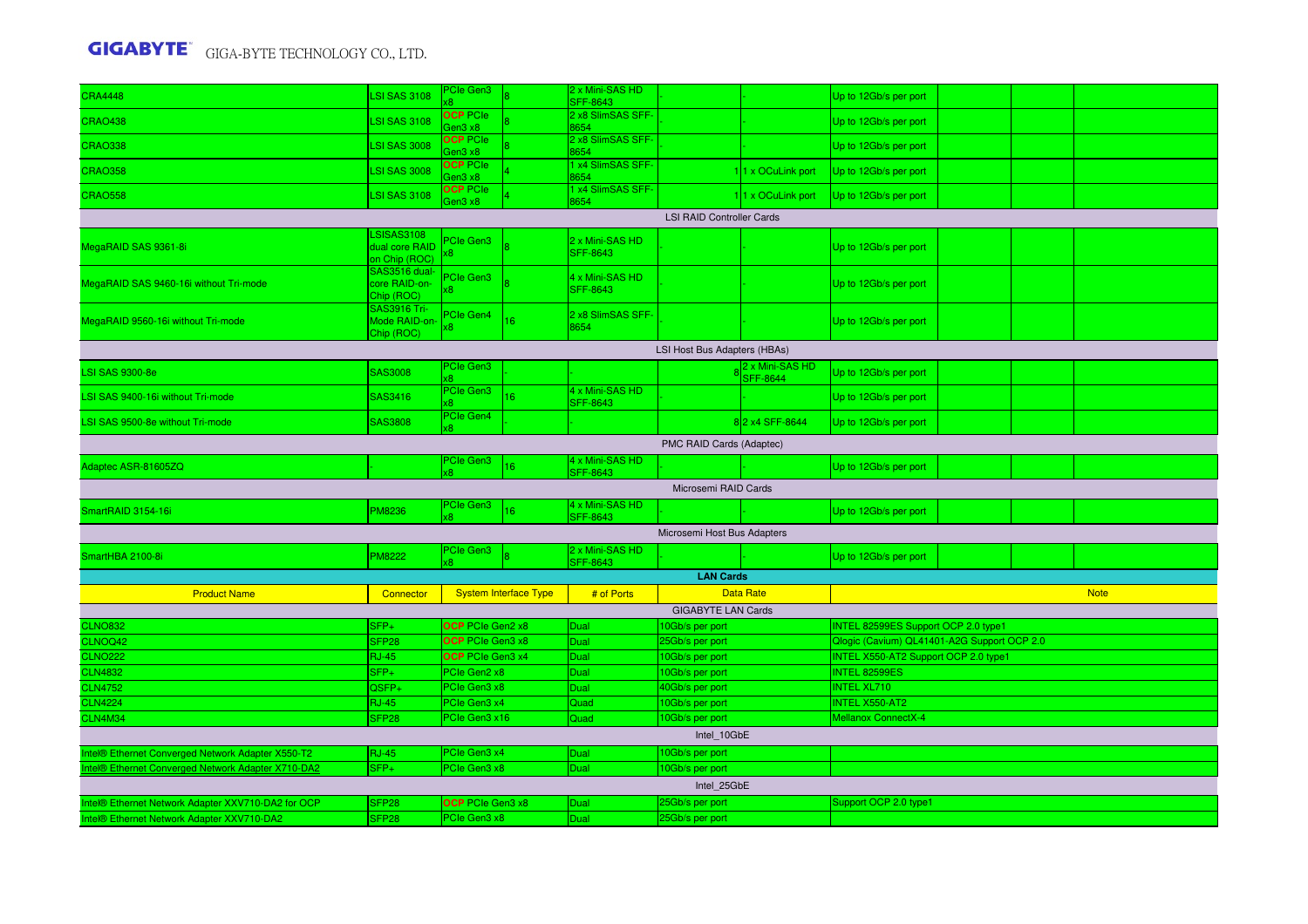| Intel 40GbE                                          |                   |                         |             |                                                |                                                          |  |  |  |  |  |  |
|------------------------------------------------------|-------------------|-------------------------|-------------|------------------------------------------------|----------------------------------------------------------|--|--|--|--|--|--|
| Intel® Ethernet Converged Network Adapter XL710-QDA2 | QSFP+             | PCIe Gen3 x8            | Dual        | 40Gb/s per port                                |                                                          |  |  |  |  |  |  |
|                                                      |                   |                         |             | Intel 100GbE                                   |                                                          |  |  |  |  |  |  |
| ntel® Ethernet Network Adapter E810-CQDA2            | QSFP28            | PCIe Gen4 x16           | <b>Dual</b> | 100Gb/s per port                               |                                                          |  |  |  |  |  |  |
|                                                      |                   |                         |             | <b>Mellanox ConnectX</b>                       |                                                          |  |  |  |  |  |  |
| MCX631102AN-ADAT                                     | SFP <sub>28</sub> | PCIe Gen4 x8            | Dual        | 25Gb/s per port                                | ConnectX <sup>®</sup> -6 Dx without Crypto               |  |  |  |  |  |  |
| MCX623106AN-CDAT                                     | QSFP56            | PCIe Gen4 x16           | <b>Dual</b> | 100Gb/s per port                               | ConnectX®-6 Dx No Crypto, No Secure Boot                 |  |  |  |  |  |  |
| MCX613106A-VDAT                                      | QSFP56            | PCIe Gen4 x16           | Dual        | 200Gb/s per port                               | Mellanox ConnectX-6 EN                                   |  |  |  |  |  |  |
| MCX623105AC-VDAT                                     | QSFP56            | PCIe Gen4 x16           | Single      | 200Gb/s per port                               | Mellanox ConnectX-6 DX EN With Crypto1, With Secure Boot |  |  |  |  |  |  |
| MCX516A-CDAT                                         | QSFP28            | PCIe Gen4 x16           | <b>Dual</b> | 100Gb/s per port                               | Mellanox ConnectX-5 Ex EN                                |  |  |  |  |  |  |
| MCX516A-BDAT                                         | QSFP28            | PCIe Gen4 x16           | <b>Dual</b> | 40Gb/s per port                                | Mellanox ConnectX-5 Ex EN                                |  |  |  |  |  |  |
| MCX516A-CCAT                                         | QSFP28            | PCIe Gen3 x16           | <b>Dual</b> | 100Gb/s per port                               | Mellanox ConnectX-5 EN                                   |  |  |  |  |  |  |
| MCX515A-CCAT                                         | QSFP28            | PCle Gen3 x16           | Single      | 100Gb/s per port                               | <b>Mellanox ConnectX-5 EN</b>                            |  |  |  |  |  |  |
| MCX516A-GCAT                                         | QSFP28            | PCIe Gen3 x16           | <b>Dual</b> | 50Gb/s per port                                | Mellanox ConnectX-5 EN                                   |  |  |  |  |  |  |
| MCX4421A-ACQN                                        | SFP <sub>28</sub> | <b>OCP</b> PCIe Gen3 x8 | Dual        | 25Gb/s per port                                | Mellanox ConnectX-4 Lx EN / Support OCP 2.0              |  |  |  |  |  |  |
| MCX4121A-ACAT                                        | SFP <sub>28</sub> | PCIe Gen3 x8            | Dual        | 25Gb/s per port                                | Mellanox ConnectX-4 Lx EN                                |  |  |  |  |  |  |
| MCX4121A-XCAT                                        | SFP <sub>28</sub> | PCIe Gen3 x8            | Dual        | 10Gb/s per port                                | Mellanox ConnectX-4 Lx EN                                |  |  |  |  |  |  |
|                                                      |                   |                         |             | Mellanox VPI Adapter Cards                     |                                                          |  |  |  |  |  |  |
| <b>MCX653106A-HDAT</b>                               | QSFP56            | PCIe Gen4 x16           | Dual        | 200Gb/s per port                               | Mellanox ConnectX-6 Ex VPI (InfiniBand)                  |  |  |  |  |  |  |
|                                                      |                   |                         |             |                                                |                                                          |  |  |  |  |  |  |
| <b>MCX653105A-HDAT</b>                               | QSFP56            | PCIe Gen4 x16           | Single      | 200Gb/s per port                               | Mellanox ConnectX-6 Ex VPI (InfiniBand)                  |  |  |  |  |  |  |
| <b>MCX653105A-ECAT</b>                               | QSFP56            | PCIe Gen4 x16           | Single      | 00Gb/s per port                                | Mellanox ConnectX-6 Ex VPI (InfiniBand)                  |  |  |  |  |  |  |
| <b>MCX653106A-ECAT</b>                               | QSFP56            | PCIe Gen4 x16           | <b>Dual</b> | 100Gb/s per port                               | Mellanox ConnectX-6 Ex VPI (InfiniBand)                  |  |  |  |  |  |  |
| MCX556A-EDAT                                         | QSFP28            | PCIe Gen4 x16           | <b>Dual</b> | 100Gb/s per port                               | Mellanox ConnectX-5 Ex VPI (InfiniBand)                  |  |  |  |  |  |  |
| MCX545B-ECAN                                         | QSFP28            | OCP PCIe Gen3 x16       | Single      | 100Gb/s per port                               | Mellanox ConnectX-5 VPI (InfiniBand) OCP 2.0 type 1      |  |  |  |  |  |  |
| MCX555A-ECAT                                         | QSFP28            | PCIe Gen3 x16           | Single      | 00Gb/s per port                                | Mellanox ConnectX-5 VPI (InfiniBand)                     |  |  |  |  |  |  |
| MCX556A-ECAT                                         | QSFP28            | PCIe Gen3 x16           | Dual        | 00Gb/s per port                                | Mellanox ConnectX-5 VPI (InfiniBand)                     |  |  |  |  |  |  |
| QL45611HLCU                                          | QSFP28            | PCIe Gen3 x16           | Single      | 100Gb/s per port                               |                                                          |  |  |  |  |  |  |
| QLE3442-RJ-CK                                        | <b>RJ-45</b>      | PCIe Gen3 x8            | Dual        | 10Gb/s per port                                |                                                          |  |  |  |  |  |  |
| QL45412HLCU-CK                                       | QSFP+             | PCIe Gen3 x16           | Dual        | 40Gb/s per port                                |                                                          |  |  |  |  |  |  |
| QL41212HLCU-SP                                       | SFP <sub>28</sub> | PCIe Gen3 x8            | Dual        | 25Gb/s per port                                |                                                          |  |  |  |  |  |  |
|                                                      |                   |                         |             | Broadcom (Emulex) Ethernet Networking Adapters |                                                          |  |  |  |  |  |  |
| BCM957508-P2100G                                     | QSFP56            | PCIe Gen4 x16           | Dual        | 100Gb/s per port                               | <b>BCM57508</b>                                          |  |  |  |  |  |  |
| BCM957414A4142CC                                     | SFP <sub>28</sub> | PCIe Gen3 x8            | Dual        | 25Gb/s per port                                | <b>BCM57414</b>                                          |  |  |  |  |  |  |
| BCM957414M4142C                                      | SFP <sub>28</sub> | <b>OCP</b> PCIe Gen3 x8 | Dual        | '5Gb/s per port                                | BCM57414 / Support OCP 2.0 type1                         |  |  |  |  |  |  |